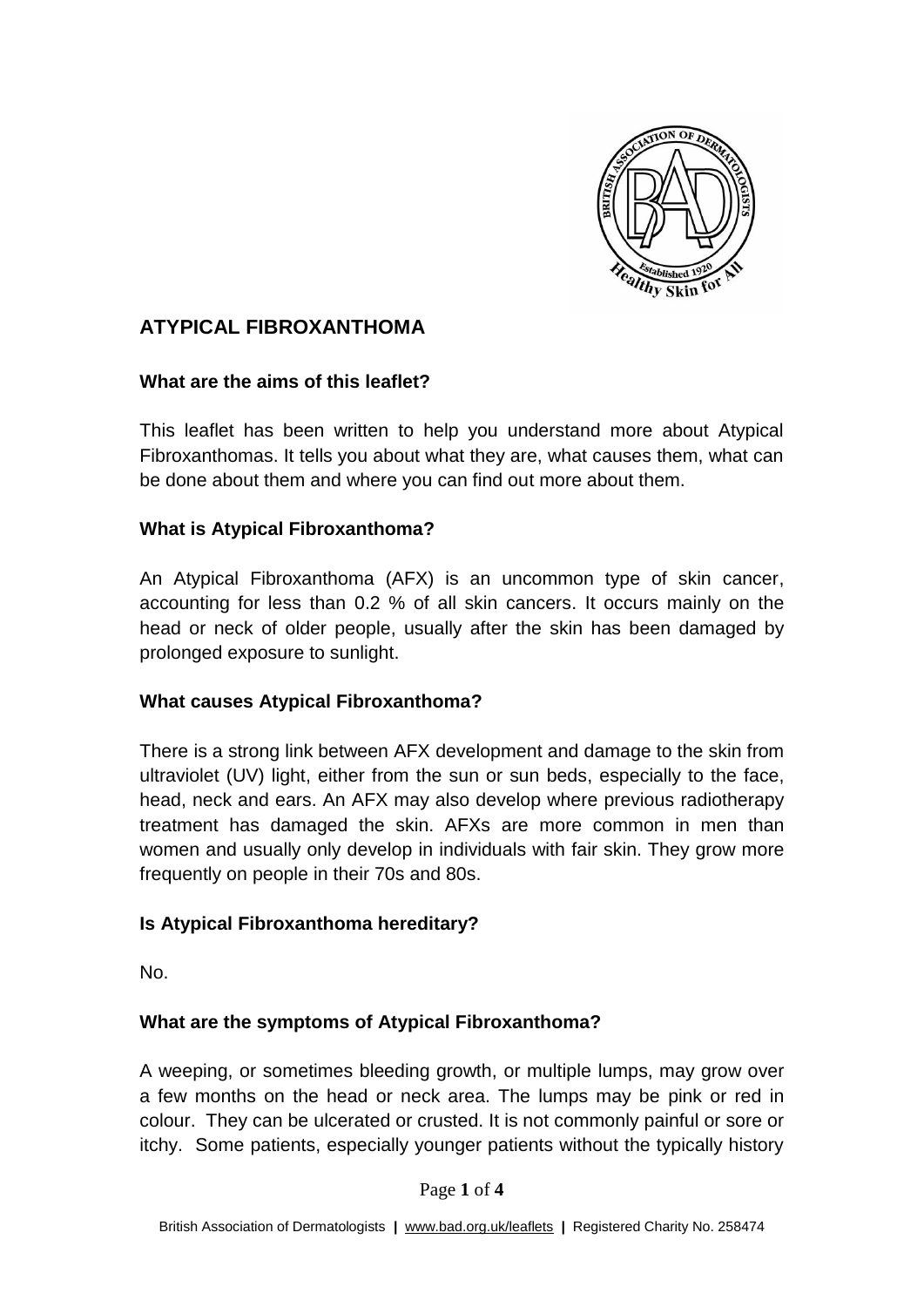of sun damage, may develop a form of AFX on areas other than the head and neck.

## **How is Atypical Fibroxanthoma diagnosed?**

Often the exact diagnosis is not clear from the appearance as they may look like other types of skin cancer, such as squamous cell carcinoma. A further investigation is necessary to make the diagnosis by either taking a small area of the abnormal skin (a biopsy) or cutting out all of the lesion (an excision biopsy) and examining the skin under the microscope. A dermatologist or plastic surgeon will usually perform this procedure and local anaesthetic injection will be given beforehand to numb the skin.

# **Can Atypical Fibroxanthoma be cured?**

Yes, AFXs can be cured in most cases, although treatment can be complicated if they have been neglected for a long time, or if they are in an awkward place - such as near the eye, nose or ear. AFX commonly has an excellent outcome. After treatment around 10% of AFXs will re-grow in the same area and require re-treatment.

### **How can Atypical Fibroxanthoma be treated?**

The commonest treatment for AFX is surgery. Usually this involves cutting away the AFX, along with some normal skin around it, using local anaesthetic to numb the skin. Sometimes, a small skin graft may be needed.

Another type of surgery is Mohs micrographic surgery. This involves the excision of the affected skin, which is then examined under the microscope straight away to see if all the AFX has been removed. If any AFX is at the edge of the removed sample, then further skin is excised from that area and examined under the microscope. This process is continued until the AFX is completely removed. The site is then usually covered with a skin graft or flap. Mohs is time consuming and only usually advised for AFXs in difficult areas for surgery.

### **Self care (What can I do?)**

Treatment will be much easier if your AFX is detected early. AFX can vary in their appearance, but it is advisable to see your doctor if you have any marks or scabs on your skin which are:

- Growing
- bleeding and never completely healing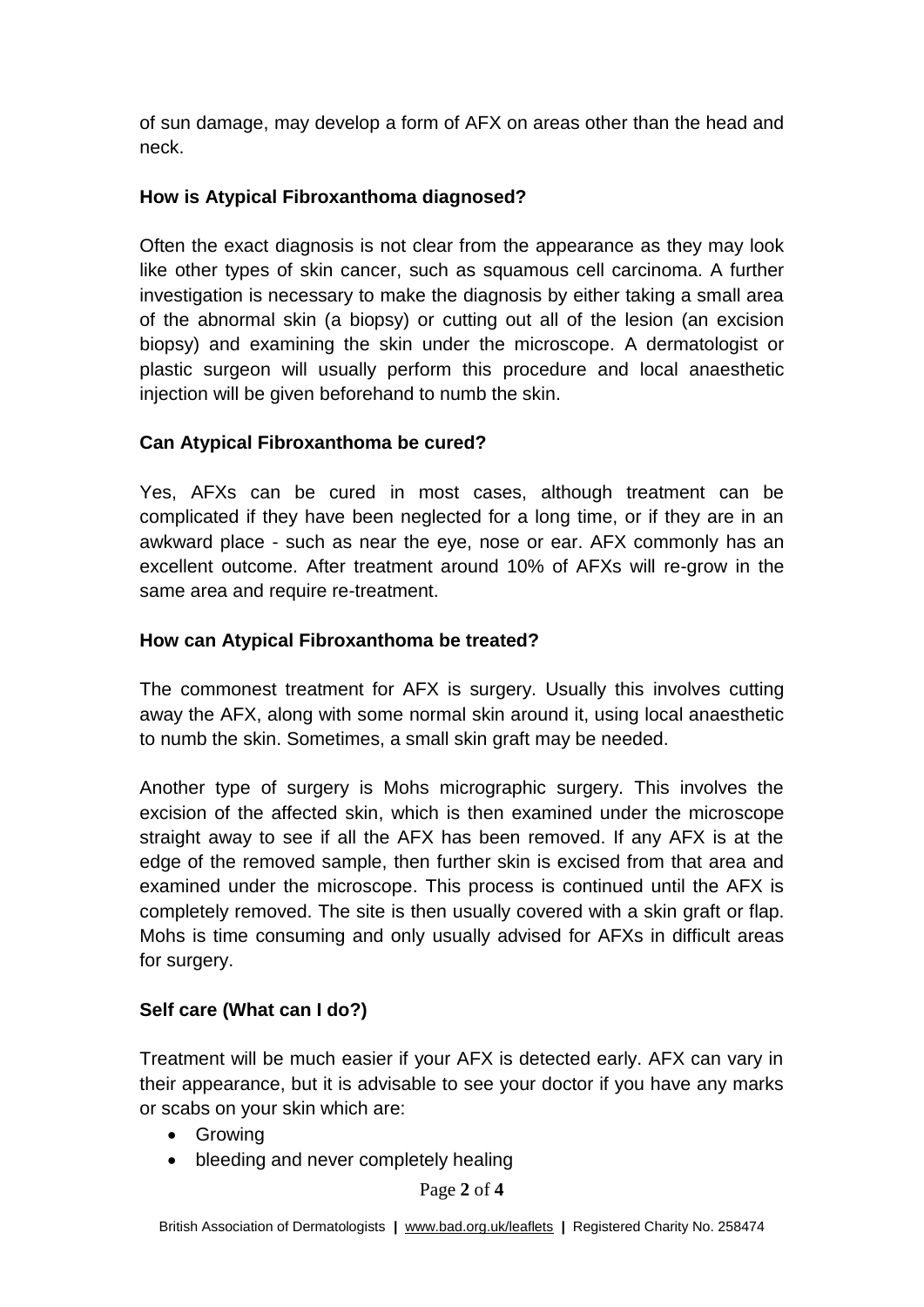• changing appearance in any way

Check your skin for changes once a month. A friend or family member can help you particularly with checking areas that you cannot easily inspect, such as your back.

### *Top sun safety tips:*

- Protect your skin with clothing, and don't forget to wear a hat that protects your face, neck and ears, and a pair of UV protective sunglasses.
- Spend time in the shade between 11am and 3pm when it's sunny. Step out of the sun before your skin has a chance to redden or burn.
- When choosing a sunscreen look for a high protection SPF (SPF 30 or more) to protect against UVB, and the UVA circle logo and/or 4 or 5 UVA stars to protect against UVA. Apply plenty of sunscreen 15 to 30 minutes before going out in the sun, and reapply every two hours and straight after swimming and towel-drying.
- Keep babies and young children out of direct sunlight.
- Sunscreens should not be used as an alternative to clothing and shade, rather they offer additional protection. No sunscreen will provide 100% protection.
- The British Association of Dermatologists recommends that you tell your doctor about any changes to a mole or patch of skin. If your GP is concerned about your skin, make sure you see a Consultant Dermatologist – an expert in diagnosing skin cancer. Your doctor can refer you for free through the NHS.
- It may be worth taking Vitamin D supplement tablets (available from health food stores) as strictly avoiding sunlight can reduce Vitamin D levels.

#### **Vitamin D advice**

The evidence relating to the health effects of serum Vitamin D levels, sunlight exposure and Vitamin D intake remains inconclusive. Avoiding all sunlight exposure if you suffer from light sensitivity, or to reduce the risk of melanoma and other skin cancers, may be associated with Vitamin D deficiency.

Individuals avoiding all sun exposure should consider having their serum Vitamin D measured. If levels are reduced or deficient they may wish to consider taking supplementary vitamin D3, 10-25 micrograms per day, and increasing their intake of foods high in Vitamin D such as oily fish, eggs, meat, fortified margarines and cereals. Vitamin D3 supplements are widely available from health food shops.